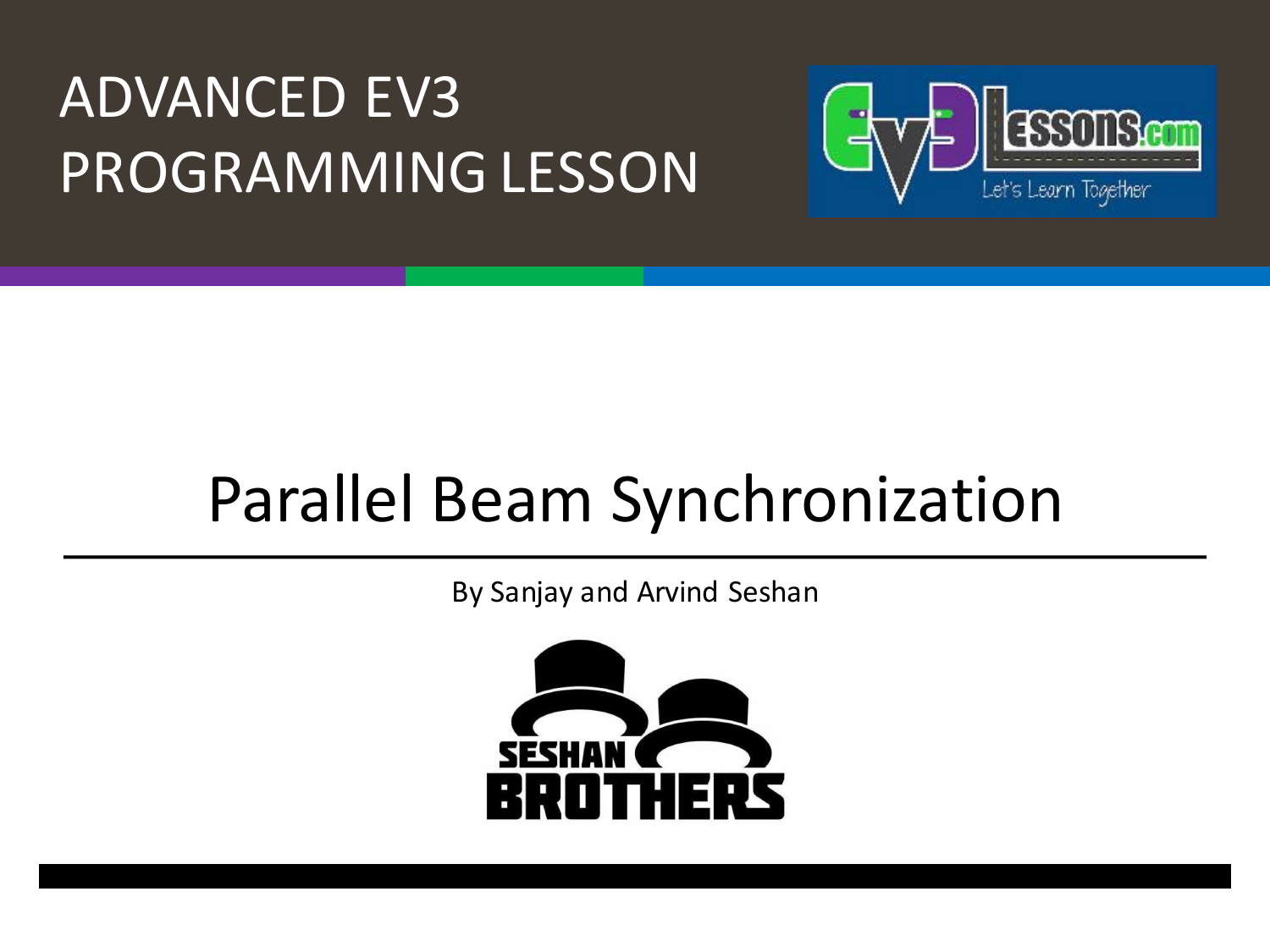#### Lesson Objectives

- Understand what the "synch problem" is when you use parallel beams
- $\blacktriangleright$  Learn techniques to to ensure that two beams end before moving to the next block of code (variables, data wires, loops and My Blocks)

Prerequisites: Parallel Beams Lesson, Data Wires, Variables, My Blocks with Inputs and Outputs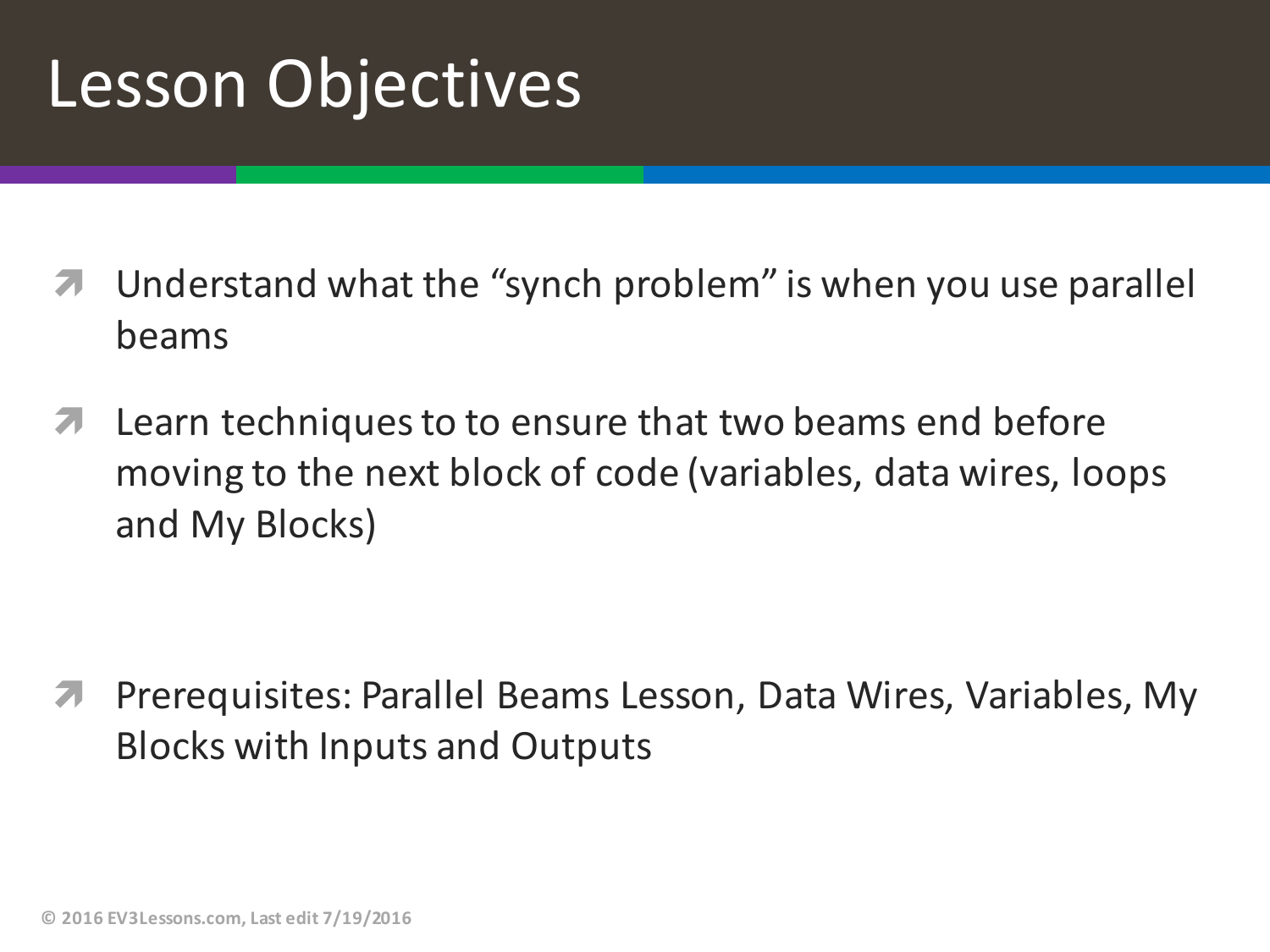## Using Parallel Beams Inside Programs

- $\blacktriangledown$  Parallel beams are great for doing two things at the same time
	- $\lambda$  Often want to do something after you complete the Parallel Beam
	- $\blacktriangledown$  Hard to tell which beam will finish first (called the "synch problem")
- $\blacktriangledown$  Need to synchronize the beams to make sure that blocks execute when you expect them to In the picture below, will the turn start after motor A is done or before? Answer: You do not know





**© 2016 EV3Lessons.com, Last edit 7/19/2016**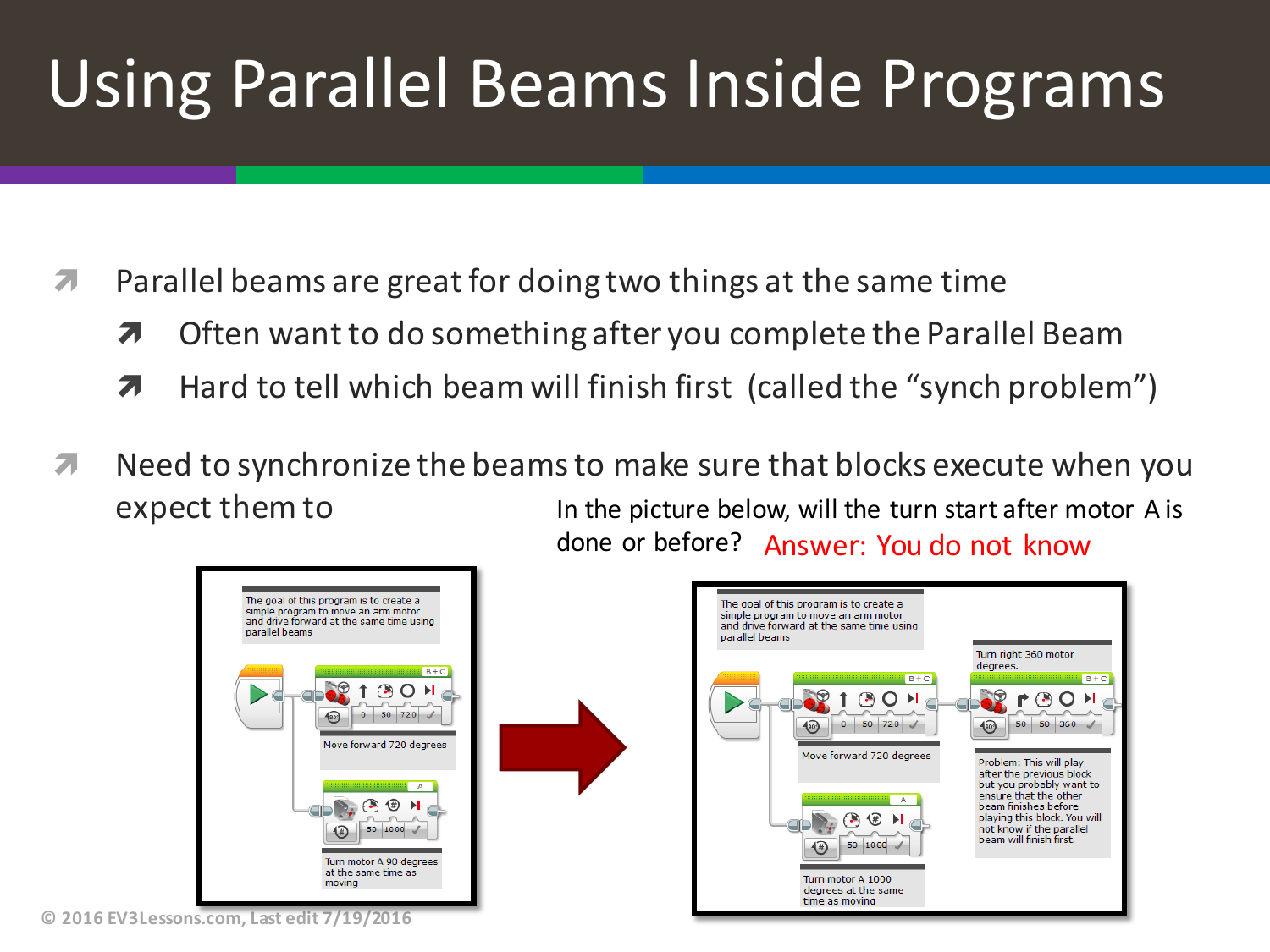## Ensure That Both Beams Finished

- In this example, we want both the 720 degree move steering (the move) and the motor A move to finish before the 360 degree move steering (the turn)
- $\sqrt{2}$  There are several ways to do this:
	- $\lambda$  Variables (see slide 4)
	- $\lambda$  Wires (see slide 5)
	- $\pi$  Loops (see slide 6)
	- **7** My blocks (see slide 7)



The goal of this program is to create a simple program to move an arm motor and drive forward at the same time using

parallel beams

This is labeled as "synch problem" in the corresponding EV3 code file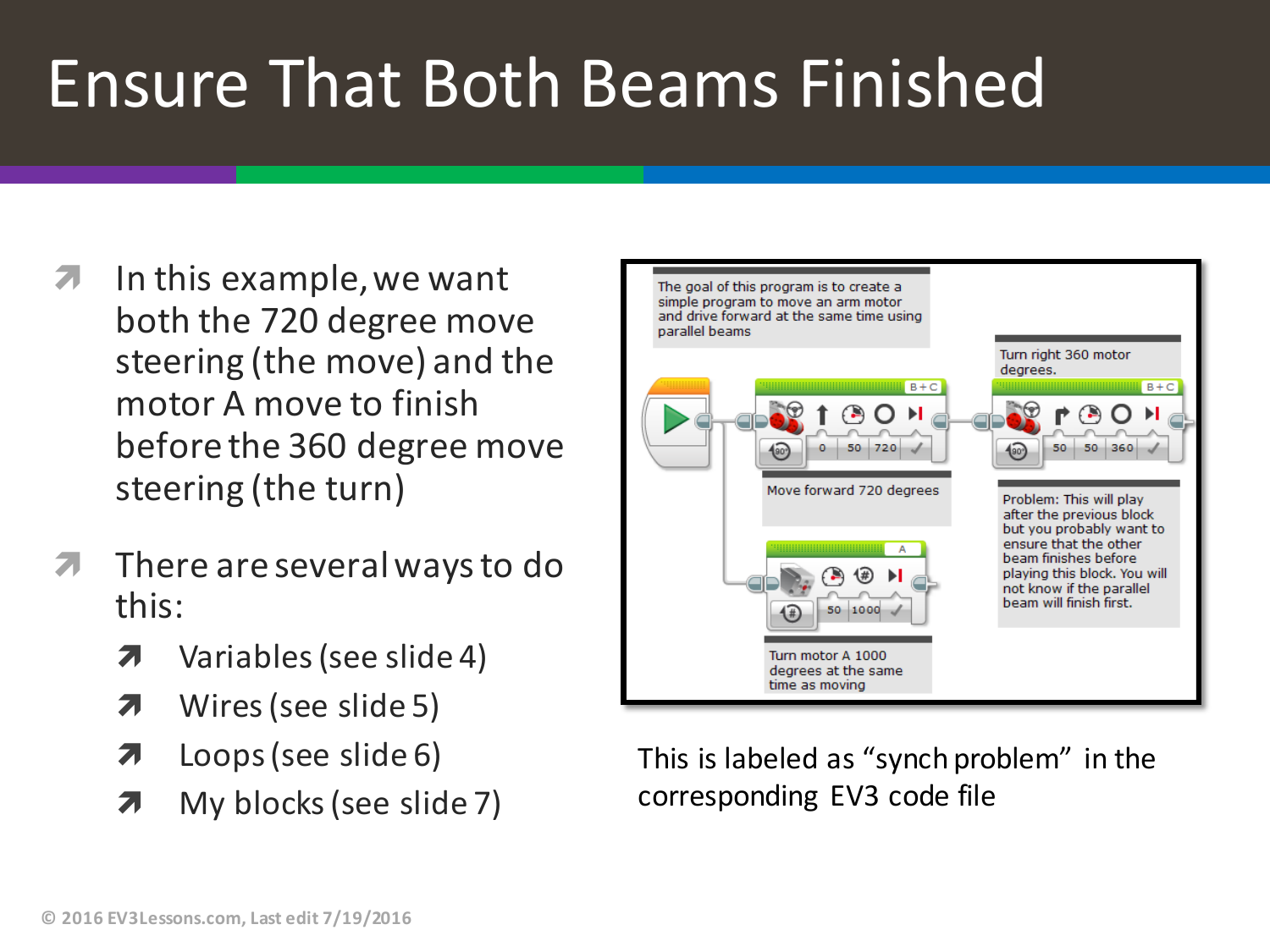## Use Variables To Synchronize

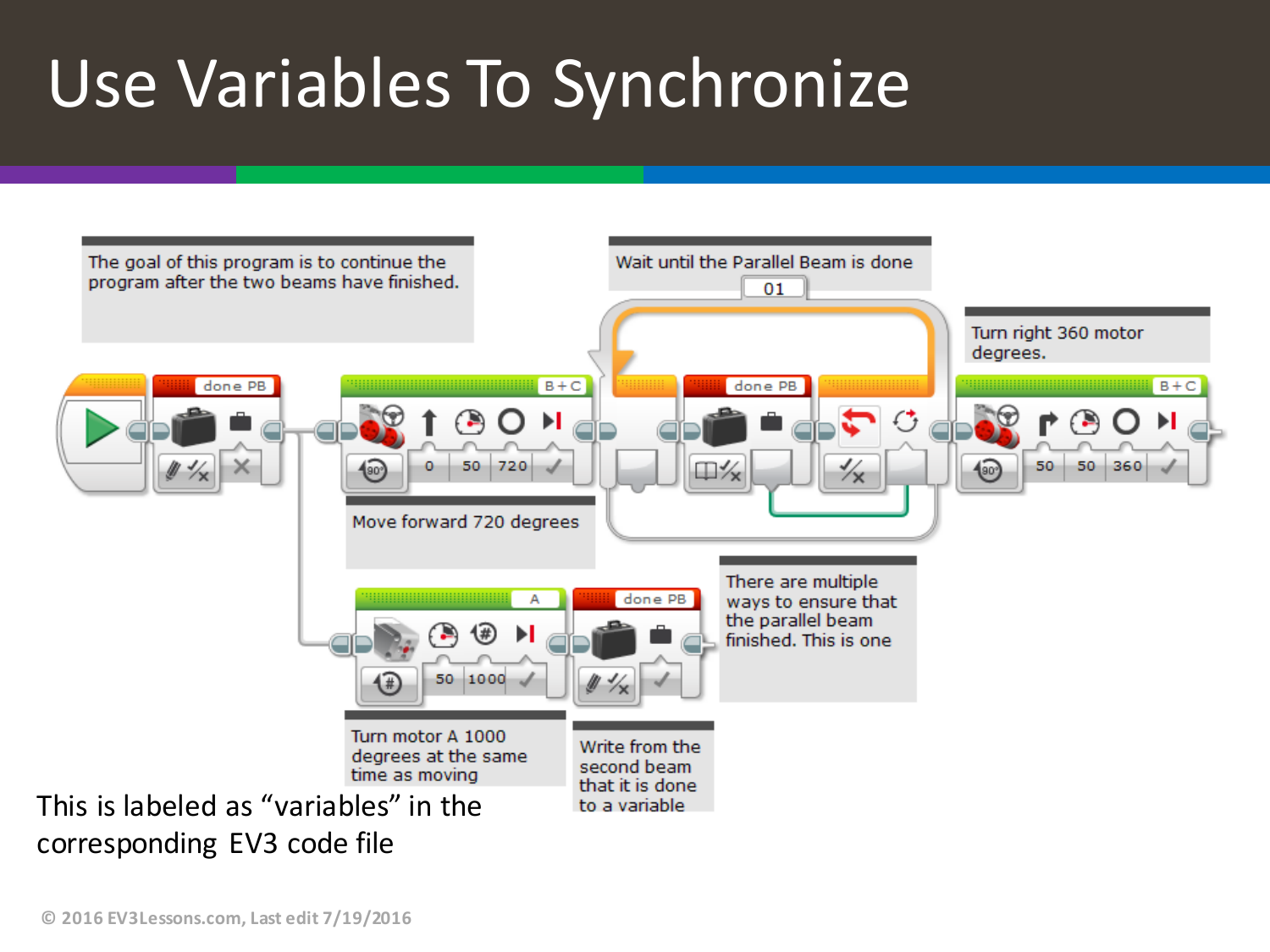#### Use Wires to Synchronize

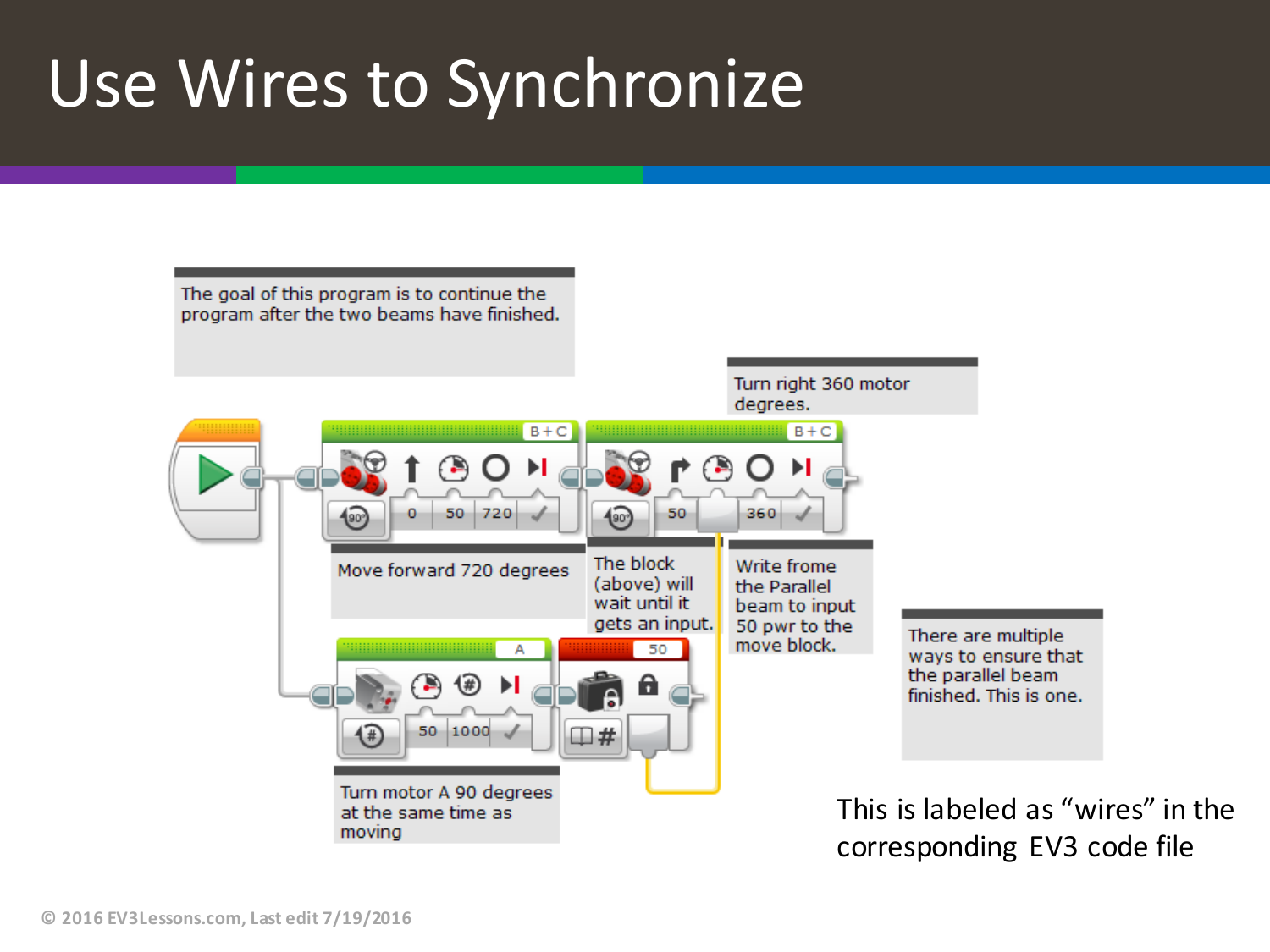#### Use Loops to Synchronize

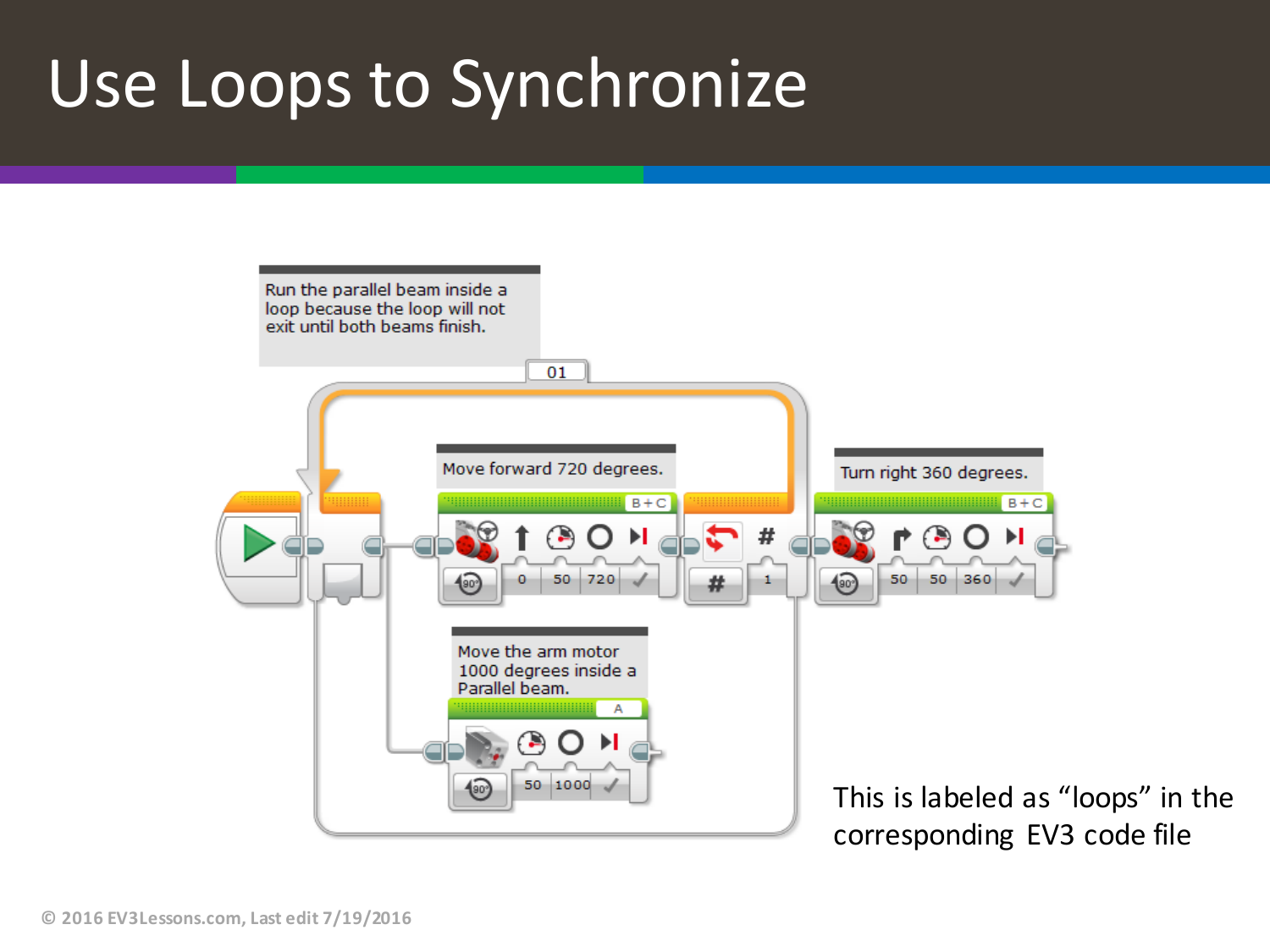## Use My Blocks to Synchronize

#### This is labeled as "My Blocks" in the corresponding EV3 code file

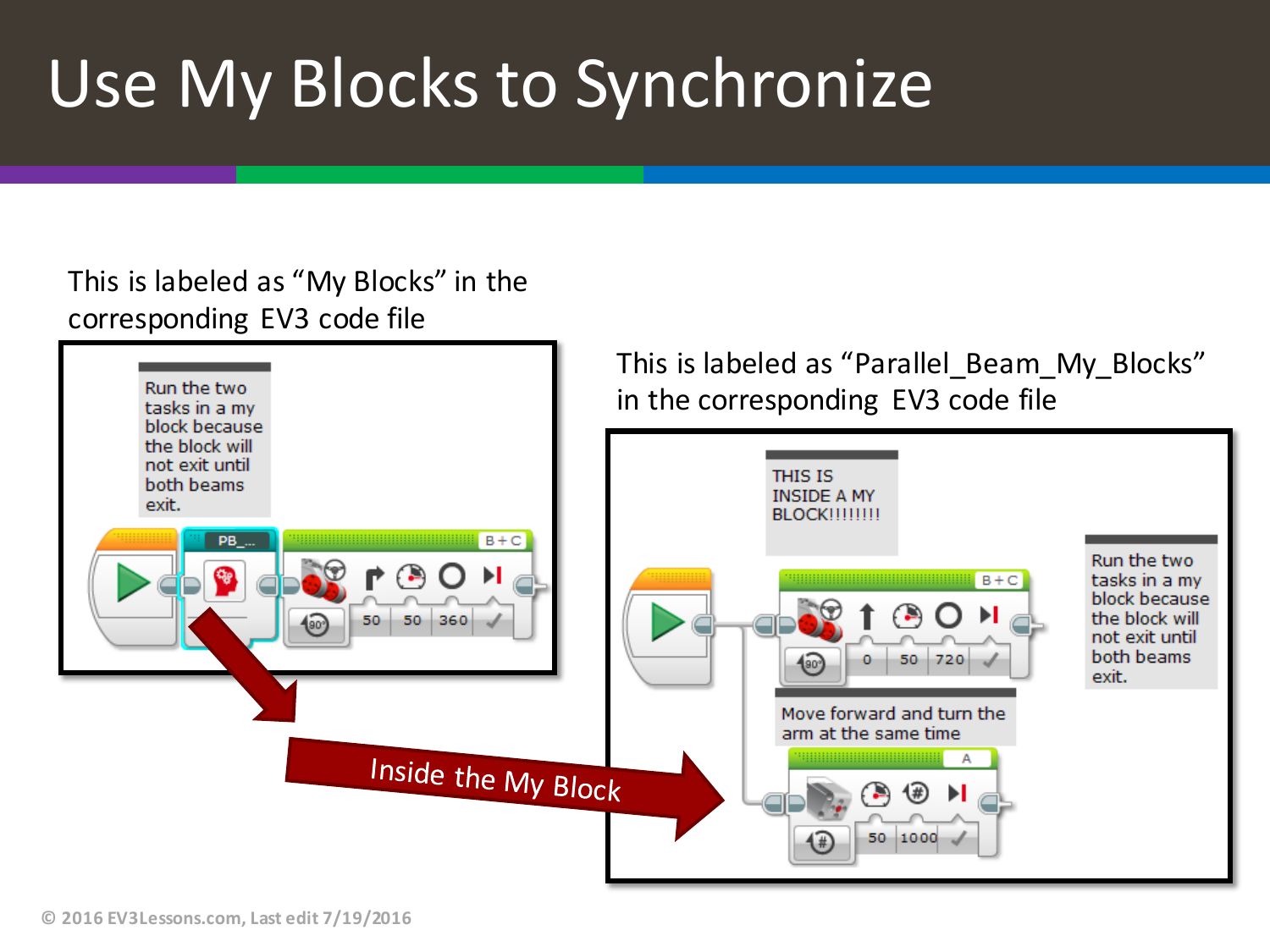# Challenge: Squaring on a Line

- Synchronization is critical for aligning on a line using parallel beams
- As a challenge, complete the Squaring on Line lesson.
- Note: You must ensure that both beams in an align are completed before moving onto the next block
	- **7** Otherwise, the robot will not be straight on a line



This example is from the Squaring on a Line Lesson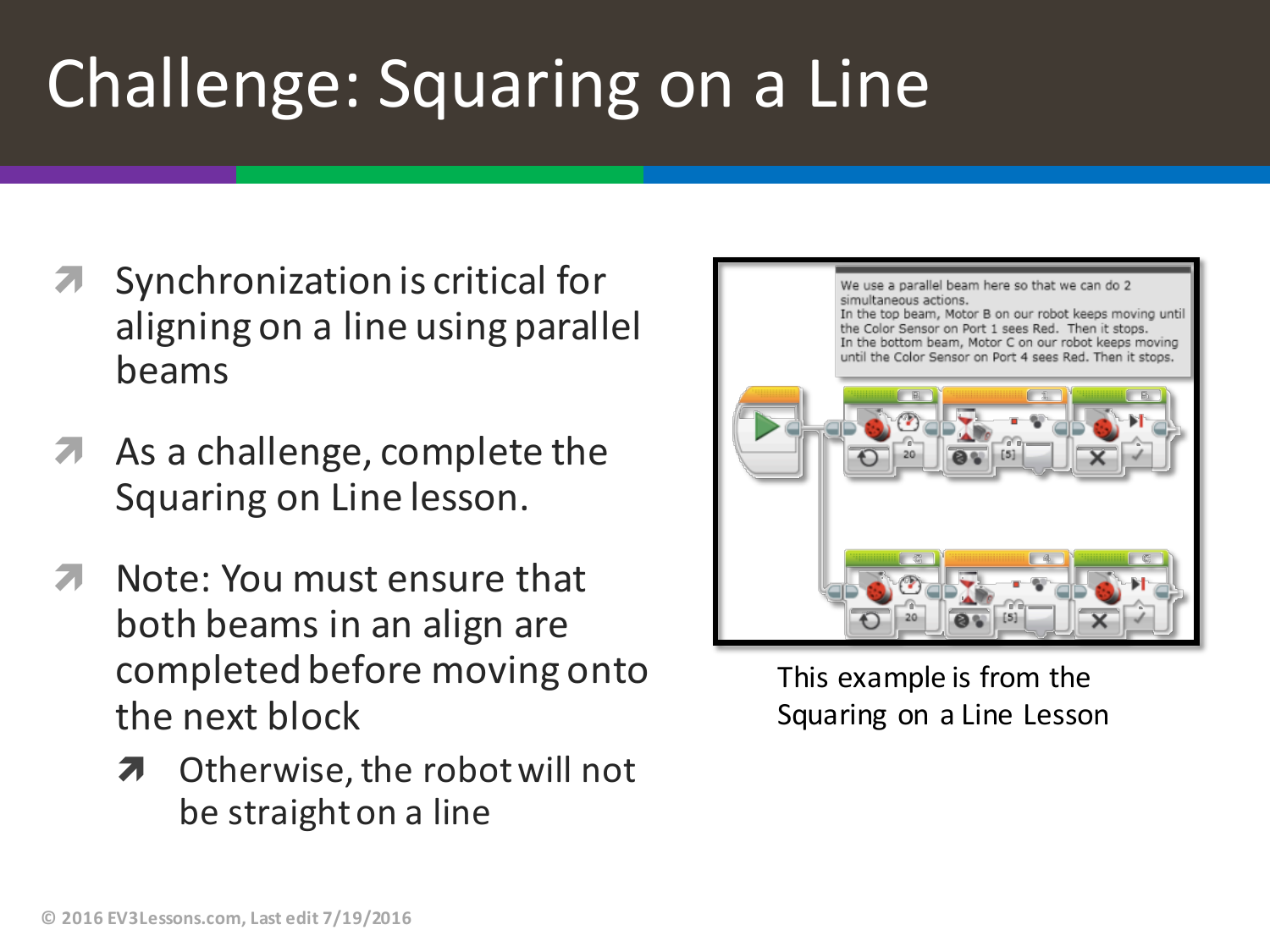#### **Discussion Guide**

#### 1. What is the "sync problem"?

Ans. When you write code with parallel beams, you are not certain when the two beams will complete. You don't know if one beam might finish before the other.

2. What are 4 ways to solve this problem?

Ans. Use variables, data wires, loops or My Blocks to make sure that the parallel beams compete before moving on to the next block of code.